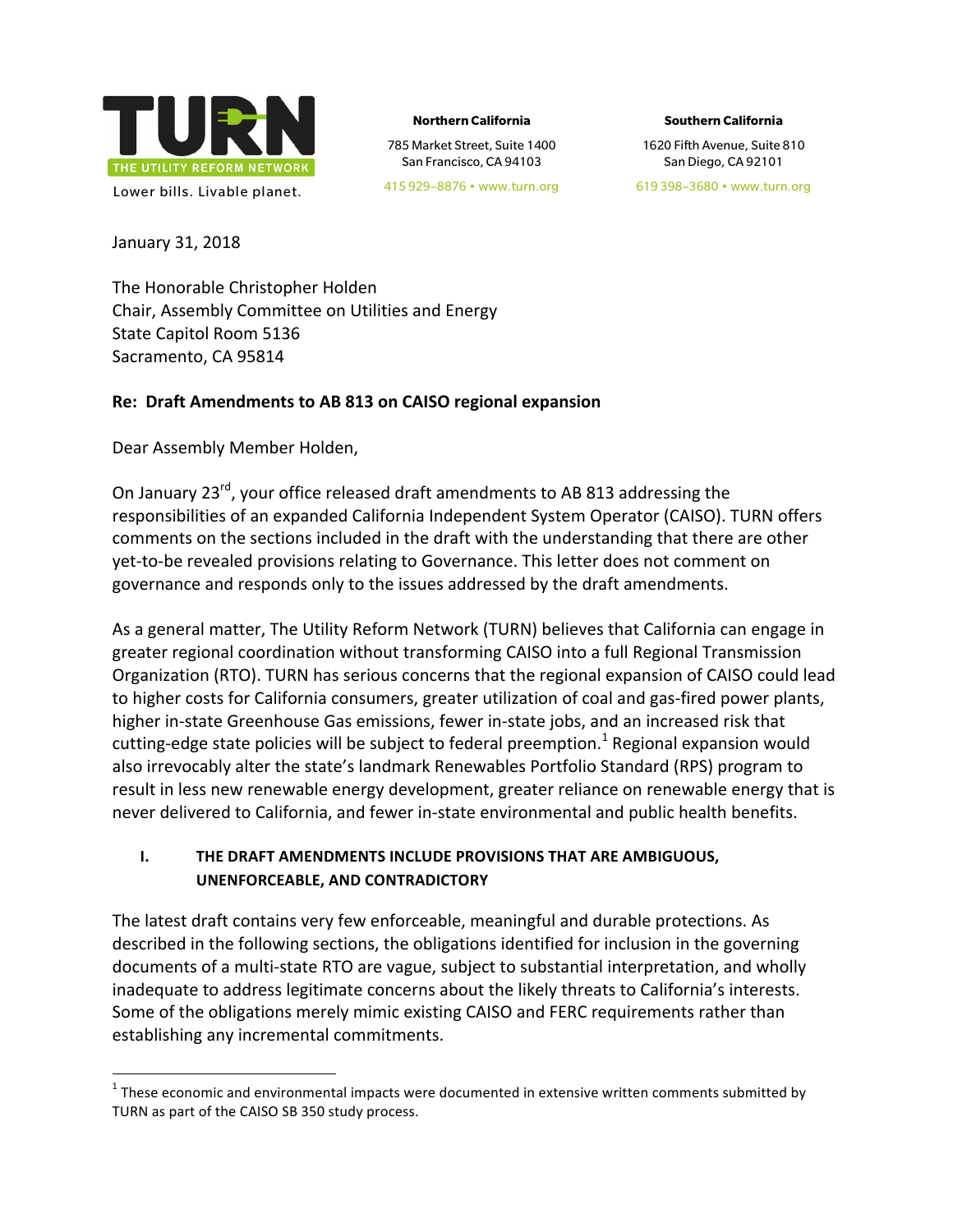# A. **§8390** - The requirements applicable to the RTO are limited to "bylaws and other organizational documents" rather than tariffs and do not appear to be enforceable *by any state entity*

Under §8390, no load-serving entity is permitted to join or participate in wholesale markets organized by the RTO unless the issues identified in the following subdivisions are addressed in FERC approved bylaws or other organizational documents. There are two significant flaws in this approach. First, the provision does not identify any state agency charged with reaching determinations as to whether the FERC-approved "bylaws or other organizational documents" sufficiently address the relevant issues. As a result, there is no identified decisionmaking process for determining whether a load-serving entity should be prevented from joining, or participating in, the RTO. Challenges regarding compliance could end up being decided by FERC or in the federal courts.

Second, the requirements only apply to "bylaws and other organizational documents" and not to any tariffs that would affect actual market operations. This narrow definition means that there would be no obligation for an LSE to leave the RTO in the event that FERC-approved tariffs are inconsistent with the concerns identified in the following subdivisions.

#### B. §8390(b) and (c) - Conflict of interest provisions mimic existing FERC rules

The draft includes two provisions  $(S8390(b)$  and (c)) that establish prohibitions on conflicts of interest by RTO board members. These provisions appear to mirror existing FERC requirements for ISOs and RTOs pursuant to Order 888 and Order 2000. Unlike the limited application of this requirement only to Board members in the draft amendments, FERC's conflict of interest requirements apply to both board members and employees and are therefore more comprehensive.<sup>2</sup>

### **C. §8390(d)** - Public meeting and disclosure requirements far more restrictive than *current law*

The draft would require that meetings of the RTO board and any advisory groups "are held in an open and transparent manner" which includes making "governing documents... notices of meetings...agendas...minutes for those meetings" publicly available. Moreover, the draft would require that the RTO allow participation by the

 $2$  FERC order 888 includes the principle that "[a]n ISO and its employees should have no financial interest in the economic performance of any power market participant," the ISO "should adopt and enforce strict conflict of interest standards," and "[e]mployees of the ISO should also be financially independent of market participants." FERC Order 2000 established an independence standard for Regional Transmission Organizations (RTO) to ensure that these entities would provide transmission service and operate in a non-discriminatory manner and stated that an RTO "[m]ust be independent of any entity whose economic or commercial interests could be significantly affected by the RTO's actions or decisions."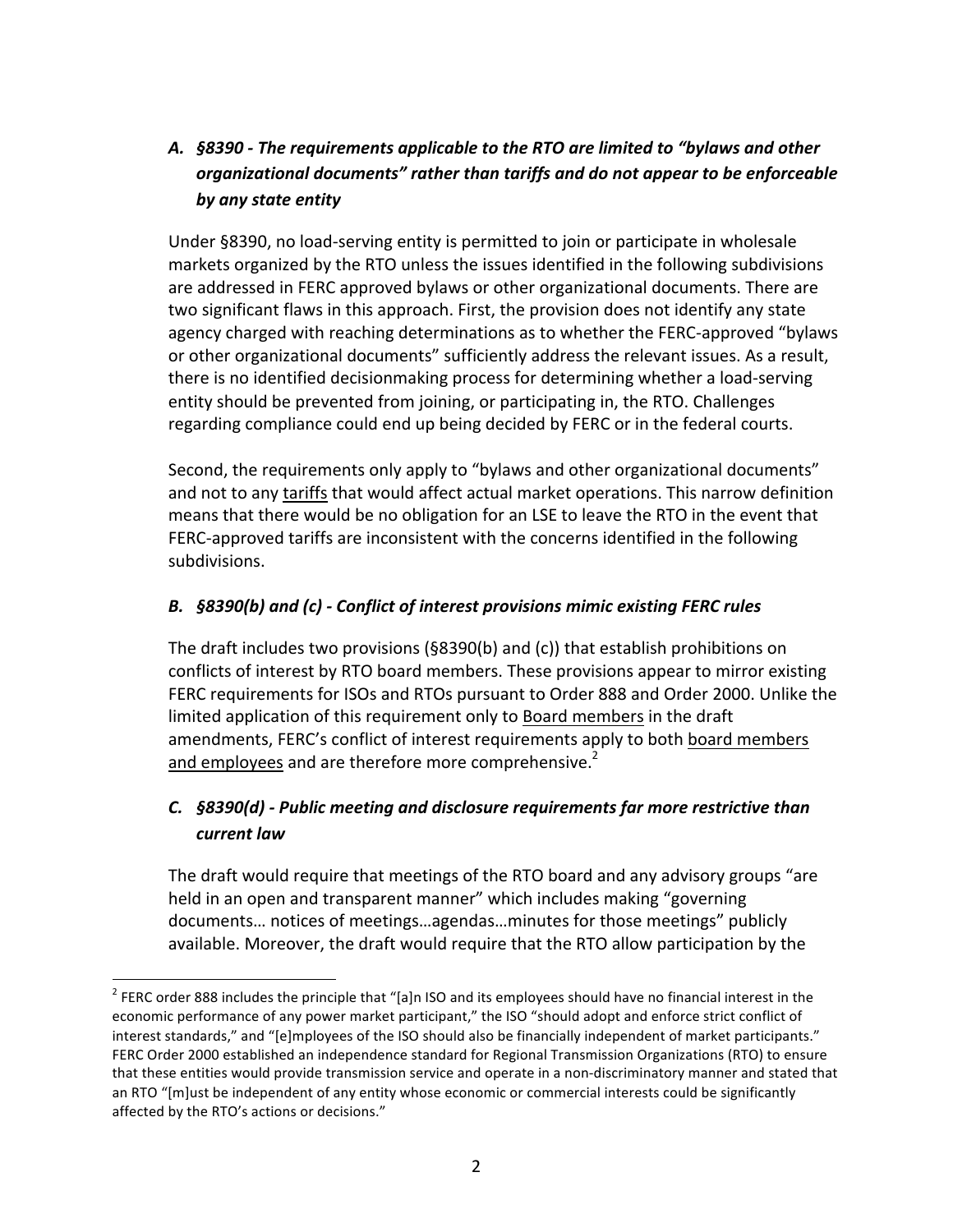public "in person or remote electronic means". These provisions represent bare minimums for transparency and are a step backwards from current law.

CAISO is currently subject to open meeting requirements consistent with the Bagley-Keene Act and is obligated to provide public access to corporate records consistent with the requirements of the California Public Records Act.<sup>3</sup> These comprehensive obligations would appear to be replaced by the far weaker provisions in the draft amendments. The result would be fewer protections governing public access to documents and less stringent open meeting rules.

# D. §8390(e) and (f) - Preservation of state authority is ambiguous and unenforceable, *leaving California vulnerable to preemption, misquided resource adequacy* requirements, and FERC-imposed subsidies for coal-fired generation

The draft attempts to preserve key elements of state authority over "matters regulated by the state, including procurement policy, resource planning, and resource or transmission siting within the state or balancing authority."  $(§8390(e))$ . This provision is ambiguous with respect to the scope of "matters regulated by the state" that affect the operation of FERC-regulated wholesale markets. CAISO expansion would increase the likelihood of successful federal preemption challenges when state procurement and resource planning policies directly affect multi-state RTO wholesale markets.<sup>4</sup>

The next subdivision specifically empowers the RTO to impose "minimum resource" adequacy standards" on states  $(S8390(f))$ . The adoption of new "Resource Adequacy" requirements by an independent RTO could severely undermine traditional state authority to establish rules for determining and satisfying long-term planning needs. Any such proposal could override the ability of California regulators to set reliability needs or determine how renewable generation, demand response, energy efficiency, storage and other preferred resources count towards planning targets. Moreover, the CAISO could exercise authority to purchase additional gas-fired resources if it determines that planning needs have not been fully satisfied with eligible generation. Any challenges to CAISO determinations would be considered by the FERC and not by state regulators.

Furthermore, FERC recently ordered each ISO and RTO to identify challenges relating to "grid resilience" including broader consideration of the impact of "wholesale market" rules, planning and coordination, and NERC standards" on resiliency and evaluating "options to mitigate any risks".  $5$  This order follows a series of public statements by FERC

 $3$  California Public Utilities Code §345.5(b)(3), (b)(4).

 $^4$  See Hughes v. Talen, 136 S. Ct. 1288 (2016), State of North Dakota v. Heydinger, No. 14-2156, 14-2251 (8th Cir. 2016).

<sup>&</sup>lt;sup>5</sup> Order Terminating Rulemaking Proceeding, Initiating New Proceeding, And Establishing Additional Procedures, 162 FERC ¶ 61,012, January 8, 2018.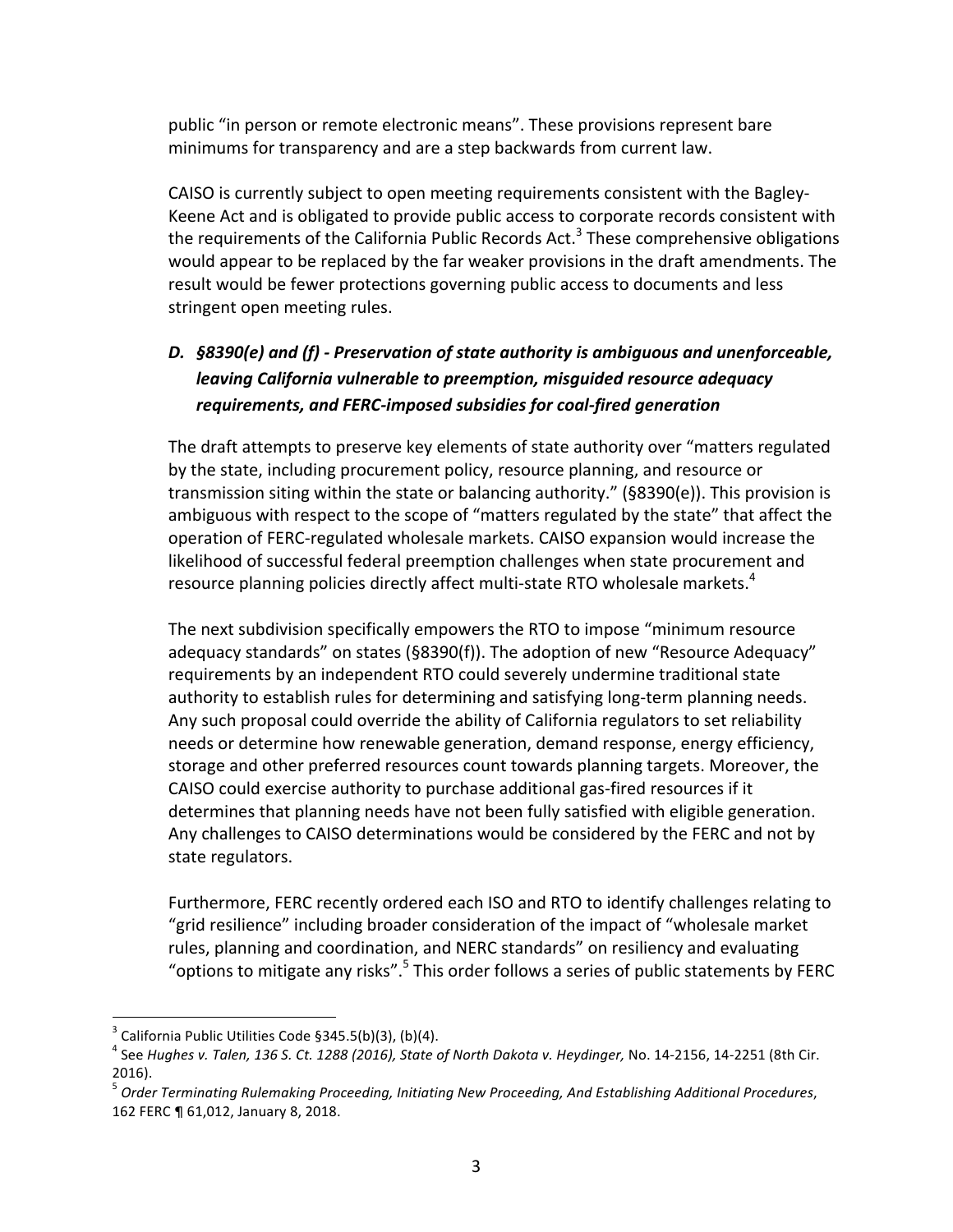Commissioners and the DOE Secretary expressing the need for RTOs to create new market-based subsidies to prevent the retirement of existing coal and nuclear generation. These statements are consistent with the declared intention of President Trump to use federal regulatory agencies to ensure that anticipated retirements of coal generation will not occur. While the current CAISO balancing authority includes very limited legacy coal capacity, an expanded RTO would likely include substantial amounts of Western coal-fired generation that could become eligible for new FERC-directed subsidies. CAISO expansion could result in California ratepayers being forced to subsidize out-of-state coal generation and extend the lives of these facilities even if these outcomes are contrary to the objectives of state regulators and the Legislature.

### E. §8390(g) - Refusal to endorse, organize or operate a centralized capacity market does not save state policies from federal preemption

The draft amendments would require the RTO's governing documents to "not endorse, organize, or operate a centralized market for the forward procurement of electrical generating capacity."  $(§8390(g))$  While helpful, this prohibition is inadequate to protect state policies from the increased threat of federal preemption under an RTO.

In *Hughes v. Talen*, the US Supreme Court identified a variety of "competitive wholesale auctions" that could justify federal preemption of state policy. These include "a 'sameday auction' for immediate delivery of electricity to LSEs facing a sudden spike in demand; a 'next-day auction' to satisfy LSEs' anticipated near-term demand; and a 'capacity auction' to ensure the availability of an adequate supply of power at some point far in the future"<sup>6</sup>. The CAISO already runs two of these three types of "wholesale auctions" in the form of day ahead and real-time energy markets. Any state policies that direct load-serving entities to procure specific resources and have a direct effect on prices in these markets could be subject to challenge even if no centralized market for the forward procurement of capacity is in place.

The risk of preemption will increase if CAISO is expanded to include additional out-ofstate market participants who may feel disadvantaged by the California's numerous policies designed to minimize the use of fossil fuels and increase reliance on preferred resources and locally-sited distributed energy resources. These out-of-state utilities and generators would directly experience the impact of California policies on wholesale markets and be motivated to challenge any mechanism that could be deemed to impermissibly discriminate against other resources located within the same RTO footprint.

<sup>6</sup> *Hughes v. Talen, 136 S. Ct. 1288, 1291 (2016)*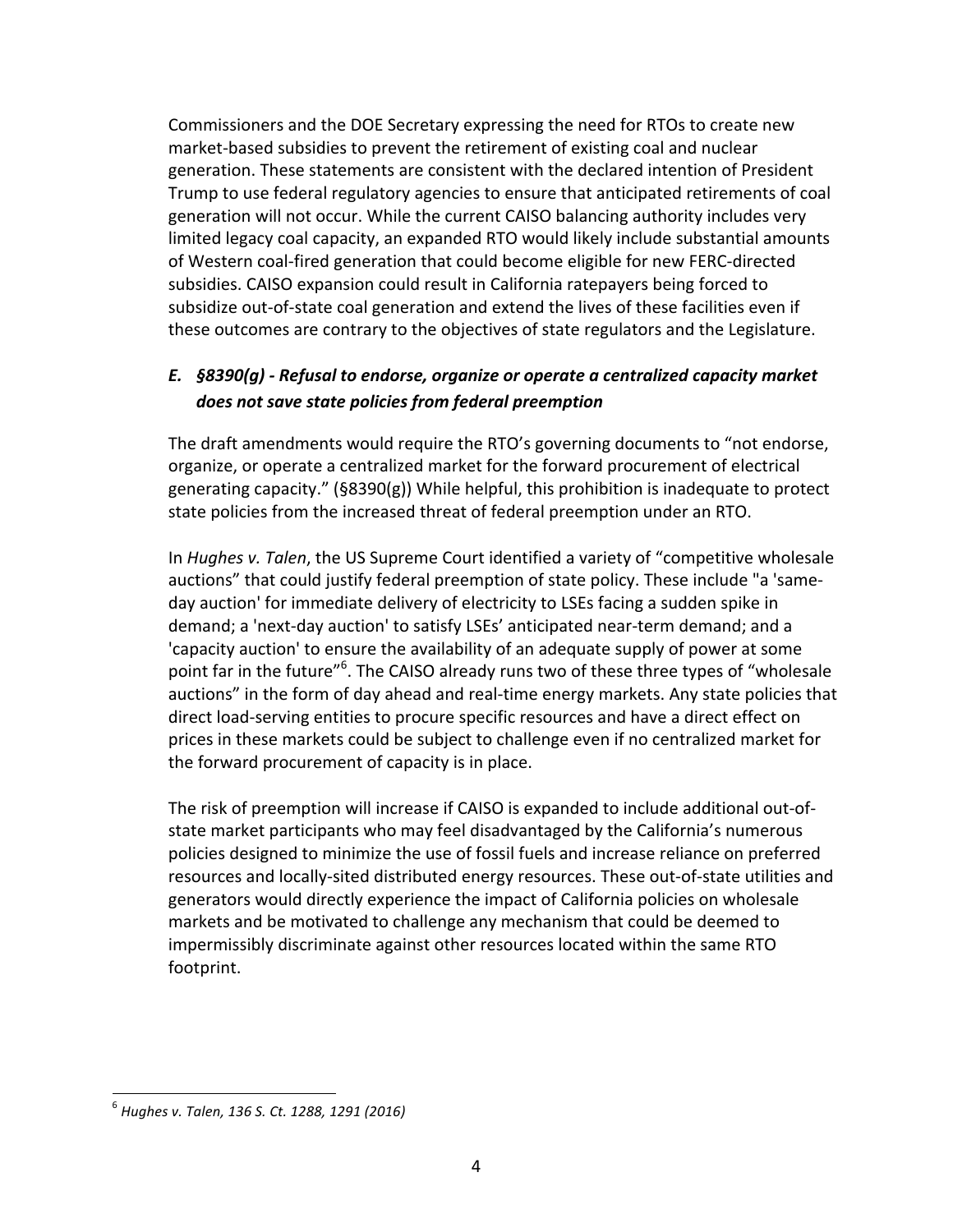## *F.* §8390(h) - Commitment to "not alter a state or balancing authority's resource *choices" is not defined or coherent*

The draft requires that the governing documents of an RTO "not alter a state or balancing authority's resource choices." The meaning of "resource choices" is not clear and the reference to a "balancing authority" is circular since the RTO would operate its own balancing authority. Unless this provision is modified and refined, it appears to be meaningless.

# G. **§8390(i)** and (i) - Requirement that dispatch protocols "minimize" GHG emissions is *inadequate and does not ensure California can apply Cap-and-Trade rules in a regional market*

The draft requires the governing documents of an RTO to "have dispatch protocols that minimize emissions of greenhouse gases" ( $§8390(i)$ ) and ensure a system for tracking GHG emissions  $(S8390(j))$ . TURN agrees that a comprehensive tracking system is necessary to permit GHG accounting protocols to function. However, these two provisions fail to ensure that California's aggressive GHG policies can be implemented as part of any RTO market.

The reference to "dispatch protocols that minimize emissions" is not sufficient given the likely inclusion of significant quantities of coal-fired generation located within a Western RTO. Coal-fired resources in other Western states are subject to far less stringent environmental regulations and many units do not face state or federal GHG limitations or prices. With the recent announcement by the Trump administration that the Clean Power Plan will not be implemented, there is little reason to expect that most Western coal-fired generation will be subject to any meaningful GHG limitations in the coming years.

The CAISO's own study pursuant to SB 350 found that regional expansion could increase the use of coal-fired generation throughout the West, cause greater reliance on in-state natural gas plants, and produce a net increase of GHG emissions within California. If the goal is to require GHG emissions to be used as the basis for dispatch, the language should be changed to explicitly require that zero and low-carbon resources receive dispatch preference over higher emission generating sources for the purpose of serving California loads. Moreover, this preference should extend to any secondary dispatch of generation attributable to California loads.<sup>7</sup>

 $<sup>7</sup>$  Secondary dispatch refers to the situation where cleaner resources located outside California that would</sup> otherwise be used to serve out-of-state customer loads are instead dispatched to serve California and dirtier resources that would otherwise not be operating are incrementally dispatched to serve out-of-state loads. This is a form of "resource shuffling" that can circumvent efforts to apply GHG emissions requirements solely to generation that is explicitly "serving" California. The California Air Resources Board has expressed serious concerns about the potential for secondary dispatch to undermine the application of Cap-and-Trade requirements to out-of-state generation serving California as part of the Energy Imbalance Market.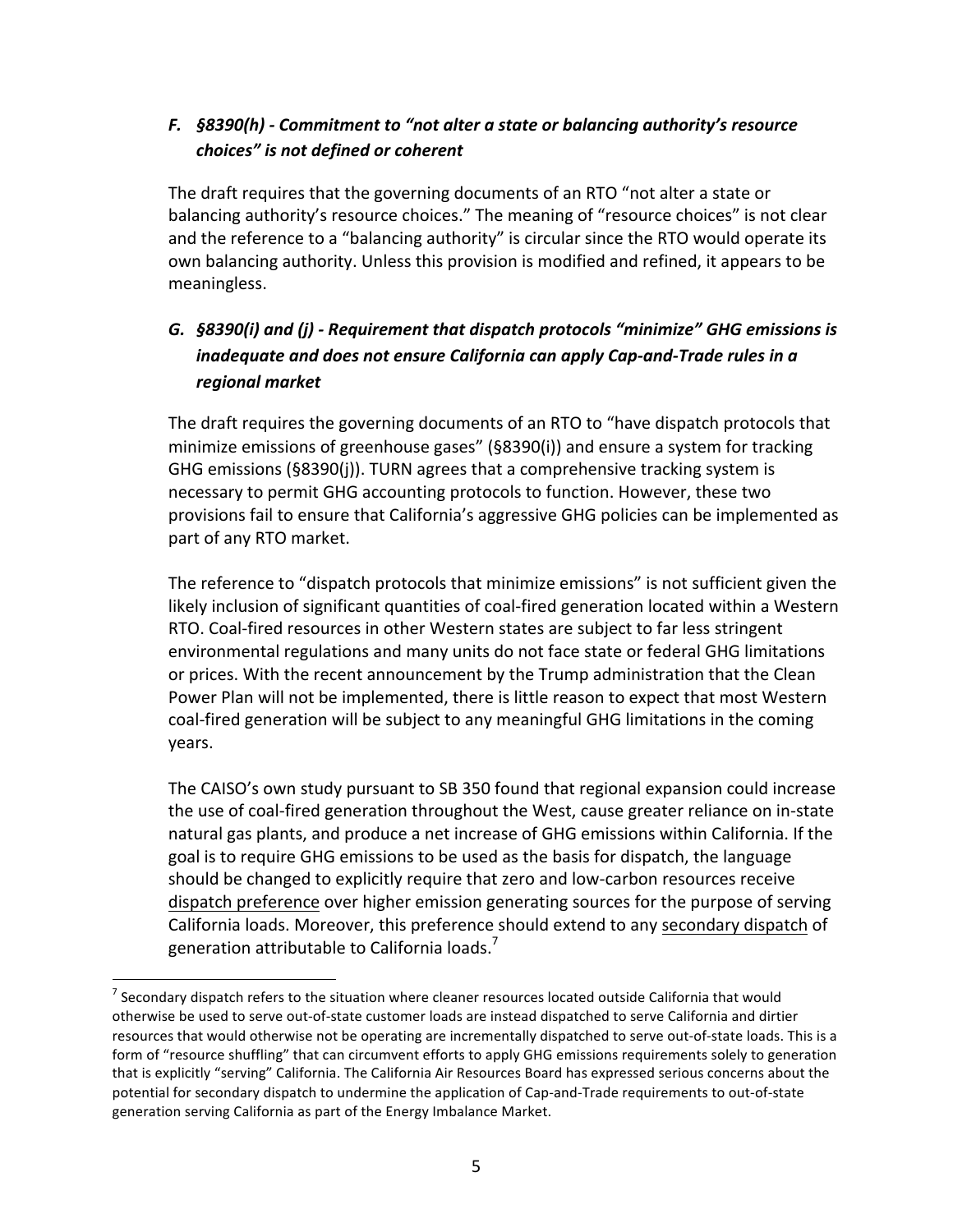Out-of-state fossil-fuel generators selling their power to California are currently required to buy and surrender GHG allowances under the Cap-and-Trade program. This requirement can be enforced because imports of electricity into CAISO are tracked. Under a multi-state RTO, there would be no ability to track "imports" into California because the entire geographic footprint would be operated as a single balancing authority.<sup>8</sup> As a result, there would be no way to determine what power is "delivered" or "imported" into California. The inability to make this determination means that application of the Cap-and-Trade requirements to out-of-state generation may become difficult, or impossible, to enforce.

At a minimum, the Legislature should direct the California Air Resources Board to work with CAISO to determine whether and how the Cap-and-Trade requirements would be applied to out-of-state generation. Only after this issue is resolved should any discussion of expanding the CAISO proceed. The application of these requirements should be included in tariffs submitted for FERC approval. If FERC does not approve the tariffs, or the application of California's Cap-and-Trade program within an RTO is deemed invalid by the federal courts, California transmission-owning utilities should be required to give their notice to withdraw from the RTO.

In short, the draft amendments fall woefully short of providing any assurances that the expansion of CAISO into a multi-state RTO would preserve the viability of the existing Cap-and-Trade program structure and California's ambitious GHG reduction goals.

## **H. §8390(k)** - Direction to support "market development" of distributed resources *could conflict with state policy and programs*

The draft calls for the RTO governing documents to "support market development" of various distributed energy resources. The direction to place primary importance on "market development" could have the unintended effect of creating conflicts between wholesale market design and state policy requirements that rely upon mandates, subsidies or other non-market procurement mechanisms. The language should, at a minimum, be amended to require coordination with state regulators to ensure that wholesale market design does not undermine, or interfere with, state policy initiatives relating to distributed energy resources.

## *I.* **§8390(m)** - Guaranteeing right of exit upon 2-year notice fails to move beyond *current law*

The draft would require that all LSEs have the right to unilaterally withdraw from the multistate RTO "with or without cause" subject to providing 2-year advance notice. This provision mirrors existing rights under the CAISO Transmission Control Agreement for

 $8$  The CAISO has not identified any meaningful method of tracking "delivery" within a regional footprint.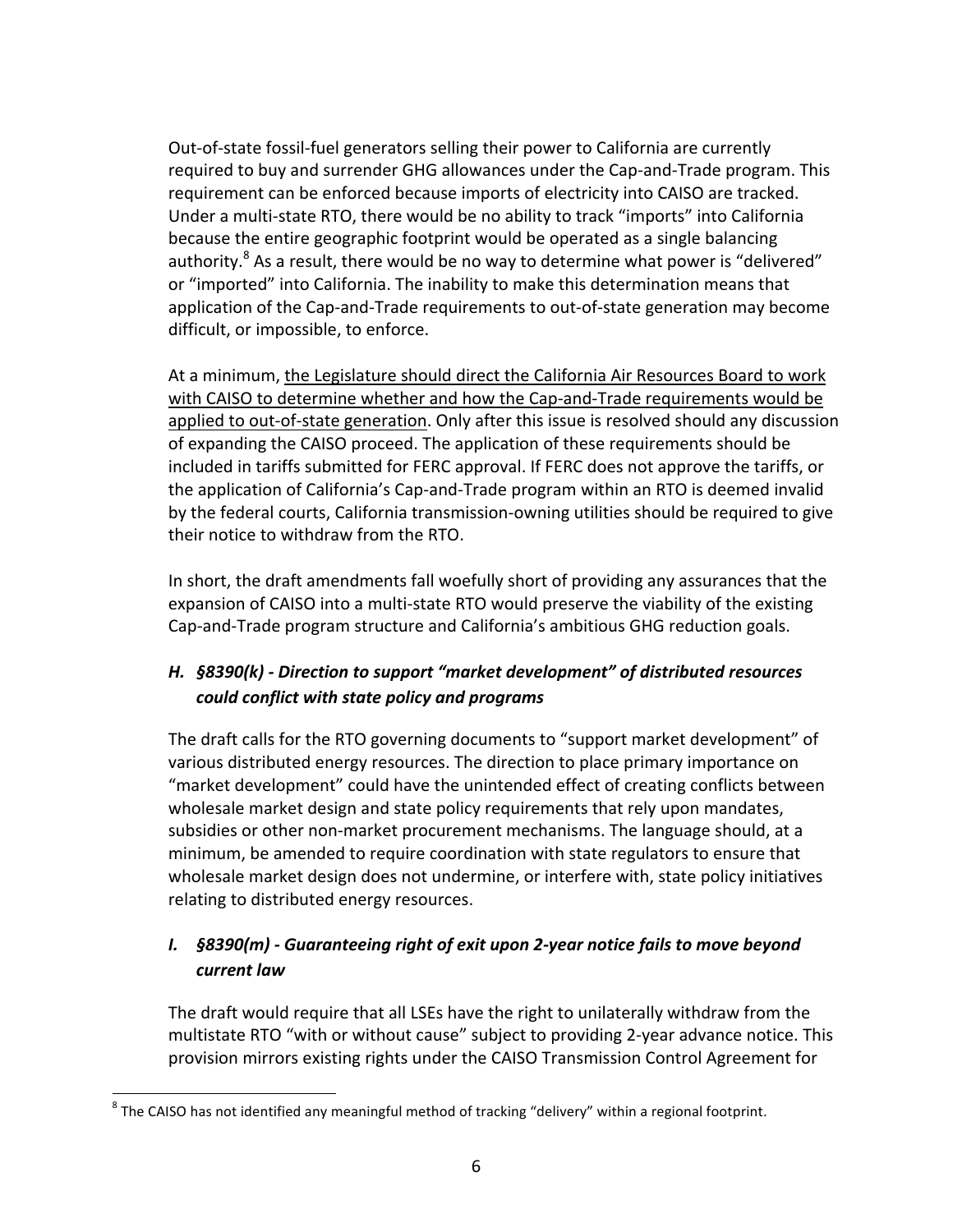any transmission-owning utility to withdraw upon giving 2 years of advance notice.<sup>9</sup> There are no incremental protections provided by the draft amendments. The draft provision does not specify that the state has the authority to direct any California entity to exercise their withdrawal rights, leaving open the possibility that this condition could be included in RTO governing documents without explicitly preserving the authority of the CPUC or any other state agency to direct the Investor-Owned Utilities to withdraw under any circumstances.

TURN recommends that this language require the CPUC, CARB or the Legislature the right to provide the 2-year notice on behalf of all load-serving entities within the state in the event that the operation of a multi-state RTO infringes upon state sovereignty or does not adequately protect California's economic, environmental or reliability objectives.

#### **II. SEVERAL CRITICAL ISSUES ARE NOT ADDRESSED IN THE DRAFT AMENDMENTS**

The draft amendments fail to address or mitigate other significant issues raised by a shift from the current CAISO to a multi-state RTO with an expanded geographical footprint. These issues are identified in the following sections.

# A. Expanding CAISO's footprint would destroy the Renewable Portfolio Standard program focus on providing in-state and local environmental, economic and public *health benefits*

Expanding the CAISO without making other changes to the Renewable Portfolio Standard (RPS) program would eliminate the existing preference for renewable energy projects that directly deliver energy to California customers, displace fossil fuel usage within the state, and provide local environmental and public health benefits. To accomplish these goals, the RPS program requires that 75% of all procurement be sourced from products that have a first point of interconnection within a "California Balancing Authority" or can directly deliver their electricity (without substitution) into a California Balancing Authority.<sup>10</sup>

If the CAISO footprint is expanded to include large portions of the West, then any project connected to the expanded footprint, or able to deliver directly to that footprint from anywhere in Canada, the United States or Mexico, would be eligible to satisfy the 75% portion of RPS compliance. Since the concept of "delivery" does not apply within a single RTO, there would no longer be any meaningful method of determining whether distant renewable energy projects are actually serving California customer needs

 $9$  AMENDED AND RESTATED TRANSMISSION CONTROL AGREEMENT Among The California Independent System Operator Corporation and Transmission Owners, Section 3.3 (Withdrawal)

<sup>&</sup>lt;sup>10</sup> Existing California Balancing Authorities include CAISO, Los Angeles Department of Water and Power, Balancing Authority of Northern California, Imperial Irrigation District, and Turlock Irrigation District.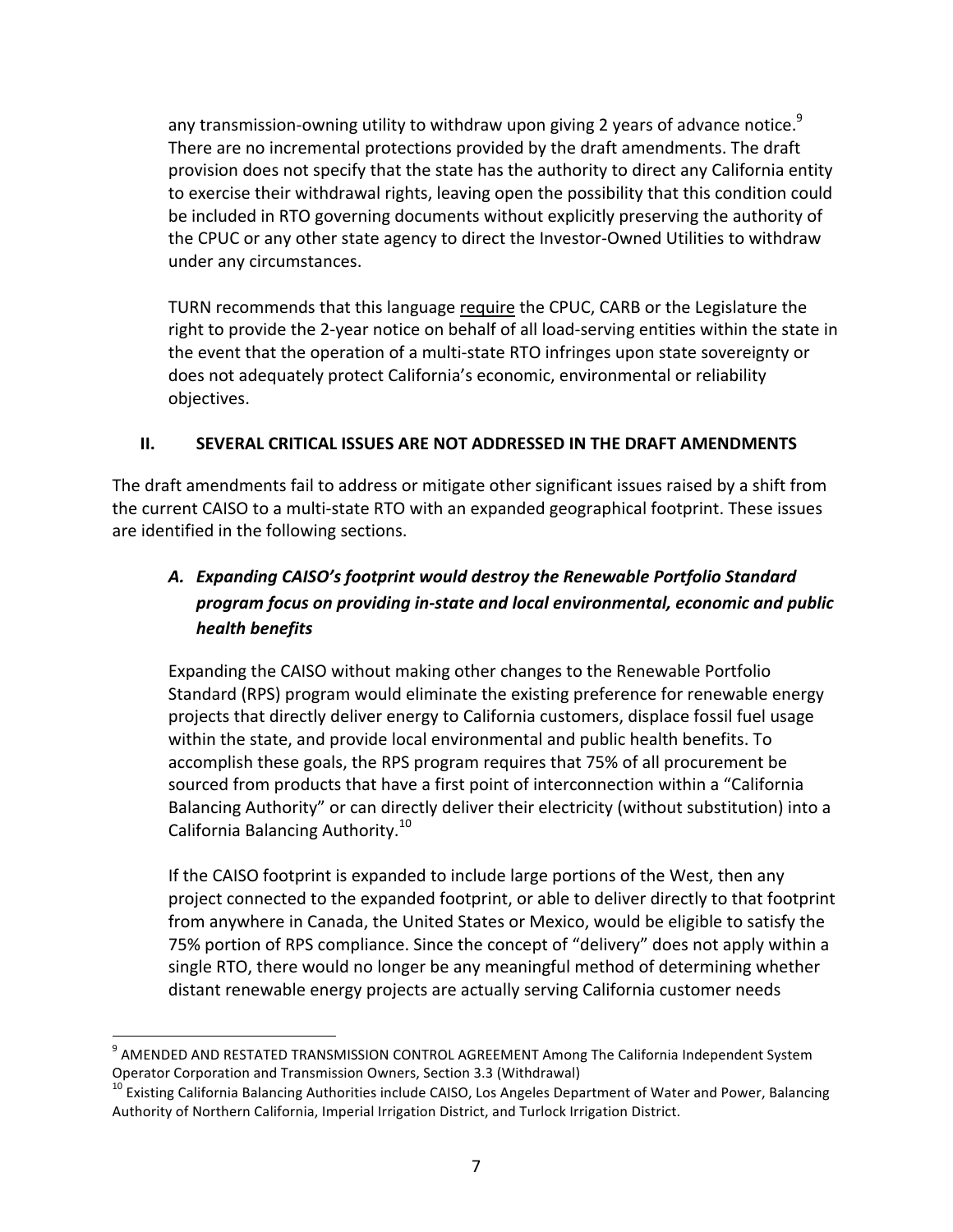(except from an accounting perspective). Absent any change in the RPS law, the CAISO expansion would effectively allow far more RPS compliance to come from existing, surplus resources outside the state that do not actually provide many of the key benefits to California customers envisioned under the RPS program. The result would be resource shuffling where existing resources substitute for the incremental development of new clean energy infrastructure envisioned by state policymakers and regulators. Substituting existing resources for new development would defeat the key objectives of the RPS program.

Even if significant new renewable resource development occurs under an RTO, the elimination of any delivery requirements would enable greater reliance on remotely located wind generation in Wyoming, New Mexico, Alberta and British Columbia in lieu of developing new locally-based renewable resources. These changes would likely result in both higher levels of in-state GHG emissions and more reliance on local gas-fired generation. The consequences of CAISO expansion on the RPS program outcomes are significant and should not be permitted without further consideration by the Legislature.

### B. No protections against rate increases for California customers caused by new out*of-state transmission investments*

Revised cost allocation protocols under a multi-state RTO could force California customers to pay for a significant percentage of billions of dollars in new transmission investments in other parts of the West sought by PacifiCorp and other private developers. If California loads are forced to bear the full costs of the existing CAISO transmission grid plus pay a significant share (80% or more) of new investments outside the state, the net impact would be an increase in the Transmission Access Charges and retail rates for California customers. Since the SB 350 study performed by CAISO only included highly idealized transmission cost allocation scenarios, it underestimates the cost allocation risks the state's electric customers could face under an RTO. The Legislature should ensure that California customers are not exposed to escalating transmission rates attributable to out-of-state investments that do not benefit California.

### **III. THE CAISO SHOULD BE DIRECTED TO CONSIDER ALTERNATIVES TO BECOMING A REGIONAL TRANSMISSION OPERATOR**

The presumption that the CAISO must become a Regional Transmission Operator is based on flawed assumptions and false premises. The goal should not be to remove California authority over CAISO, eliminate a board appointed by the Governor and subject to Senate confirmation, encourage an expansion of the balancing authority footprint outside the state, and hope that market forces will yield positive outcomes. Instead, the Legislature should direct CAISO to explore other measures that serve the goal of optimizing system operations, reducing GHG